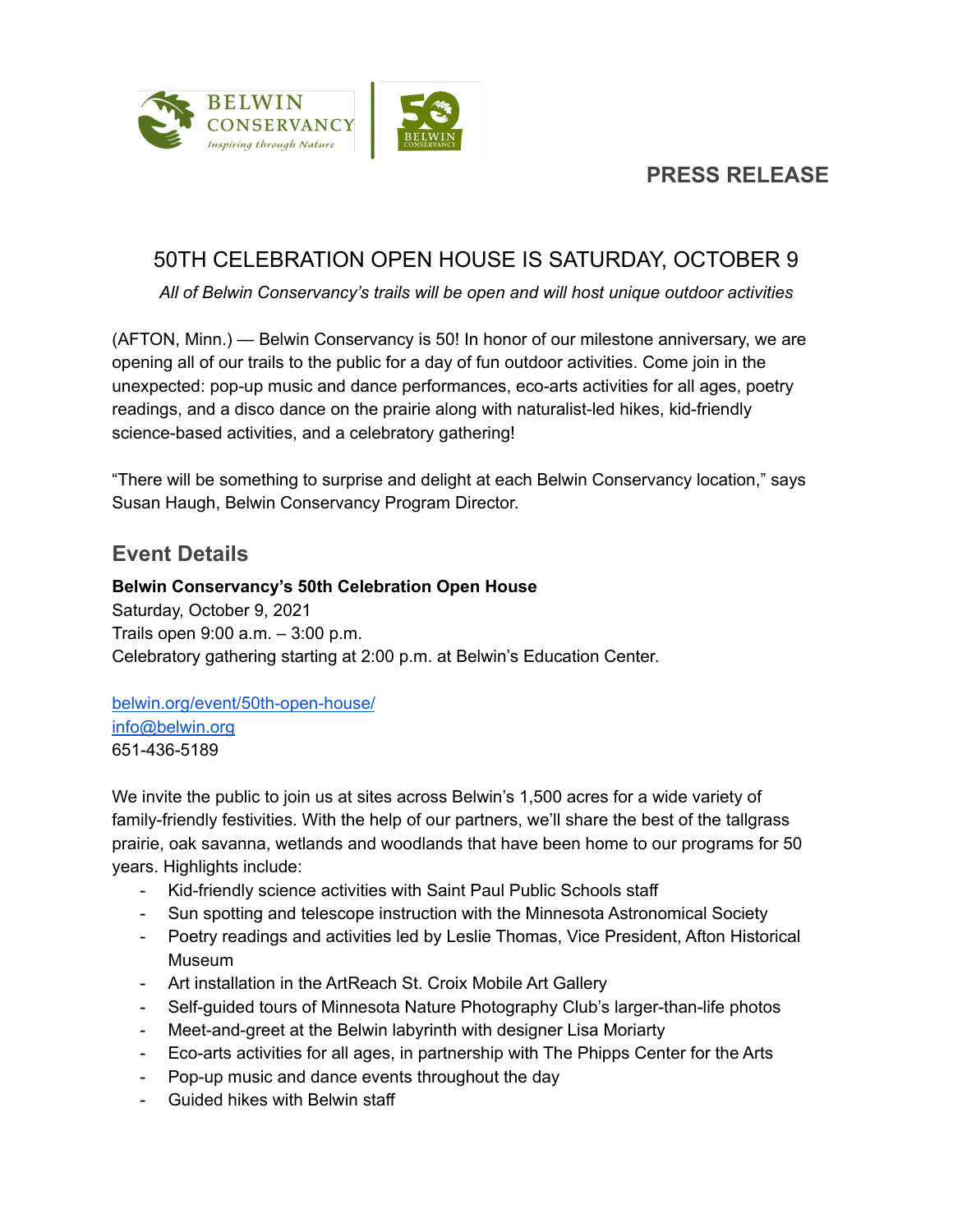



- More than 17 miles of trails to explore on your own
- ADA trails open to the public
- Handicap access and ASL for the 2:00 p.m. celebration

Visit our [website](http://www.belwin.org) for more details on location and time of events throughout the day.

*This event will be held rain or shine; dress for the weather. Bring your own food and non-alcoholic drinks. No dogs. No bicycles on the trails. See our general [guidelines](http://belwin.org/visit/#guidelines) for complete information.*

# **50 Years of Connecting People to Nature**

In 1970, Charles Bell and Lucy Winton Bell signed an agreement with Saint Paul Public Schools (SPPS) that would dedicate their land to outdoor science education for children. They established the Belwin Foundation (a combination of their names, Bell and Winton) and donated 225 acres of their land to it. **With the arrival of students in 1971, Belwin Outdoor Education Laboratory, now Belwin Outdoor Science, was born.**

Belwin built and continues to maintain the 5,000-square-foot Belwin Education Center; SPPS designs and delivers program curriculum through its trained staff, and provides student transportation to and from the property.

In 1975, Belwin Conservancy caretaker John Palmen devised a vehicle to transport students with special needs into the woods, the creek, and out on the prairie. The early success of these outings led to Belwin's adapted outdoor education program, one of the first of its kind, which continues today.

As the outdoor science program became more successful, it grew to include students from other area schools, including Afton-Lakeland Elementary and Bayport Elementary (now Andersen Elementary). **Since 1971, more than 600,000 children have participated in the Belwin Outdoor Science program.**

### **PHOTO:** Belwin\_Kettelkamp Prairie\_SPPS\_By May Vang.jpg

*Belwin Conservancy's 50th Celebration Open House is from 9:00 a.m. to 3:00 p.m. on Saturday, October 9, 2021. Visit [belwin.org/events](https://belwin.org/events/) for complete information. Photo by May Vang.*